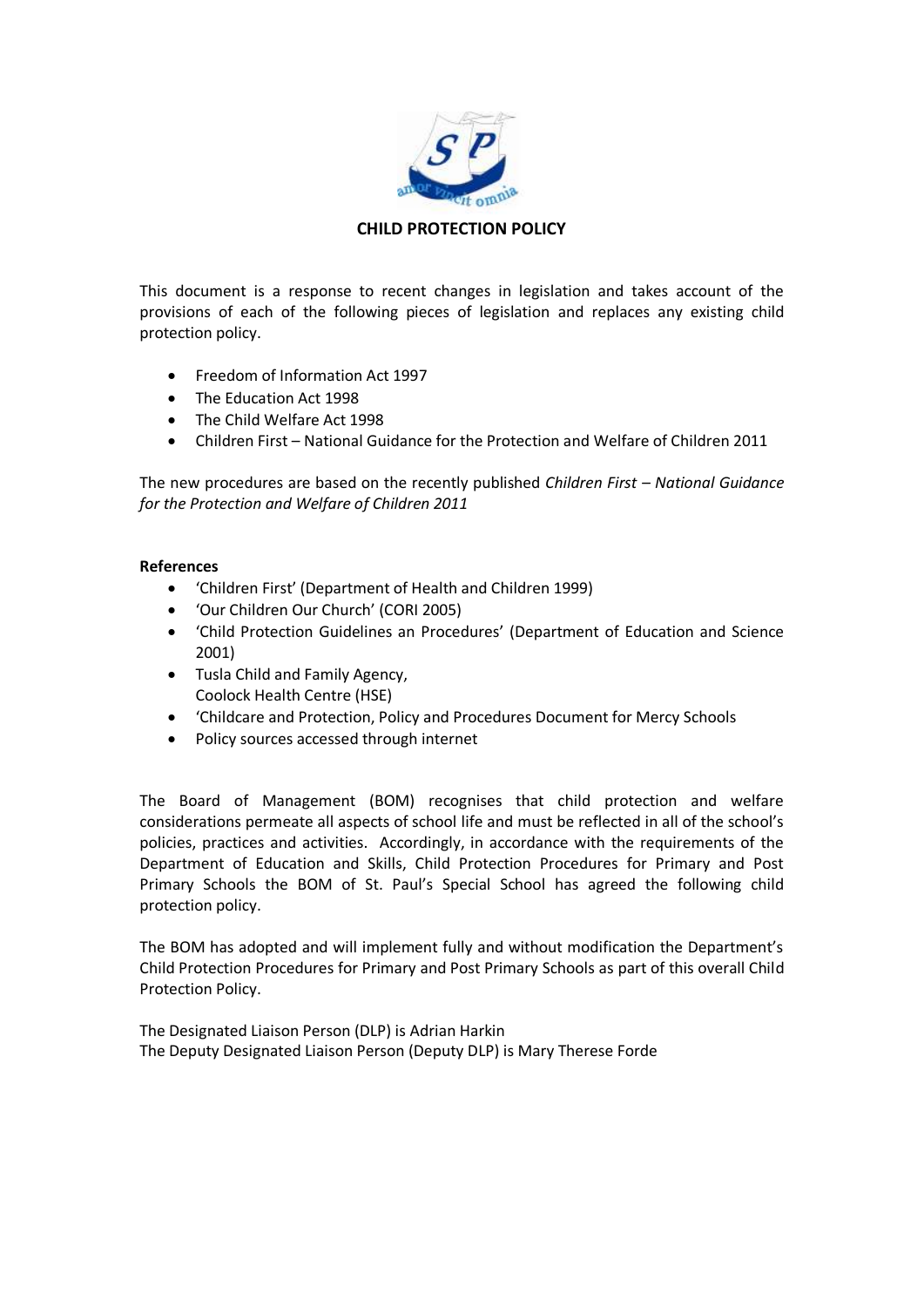In its policies, practices and activities, St. Paul's Special School will adhere to the following principles of best practice in child protection and welfare. The school will recognise that the protection and welfare of children is of paramount importance, regardless of all other considerations:

- Fully co-operate with the relevant statutory authorities in relation to child protection and welfare matters
- Adopt safe practices to minimise the possibility of harm or accidents happening to children and protect workers from the necessity to take unnecessary risks that may leave themselves open to accusations of abuse or neglect
- Develop a practice of openness with parents and encourage parental involvement in the education of their children
- Fully respect confidentiality requirements in dealing with child protection matters
- The school will also adhere to the above principles in relation to any adult pupil with a special vulnerability

Certain policies, procedures and general guidelines (as outlined in current Staff Handbook) such as St. Paul's Special School Code of Behaviour and the Supervision of Pupils Policy, will take particular account of this Child Protection Policy. This policy will also be considered with reference to the participation by pupils in sporting activities e.g. swimming and stretch & grow and other extra curricular activities such as school trips, social programmes and outings, and work experience programmes.

This policy was adopted by the Board of Management on 28<sup>th</sup> January 2021.

Signed : Paul Burke Date: 28<sup>th</sup> January 2021

Chairperson, Board of Management

Signed: Adrian Harkin Date: 28<sup>th</sup> January 2021

Principal/Secretary to the Board of Management